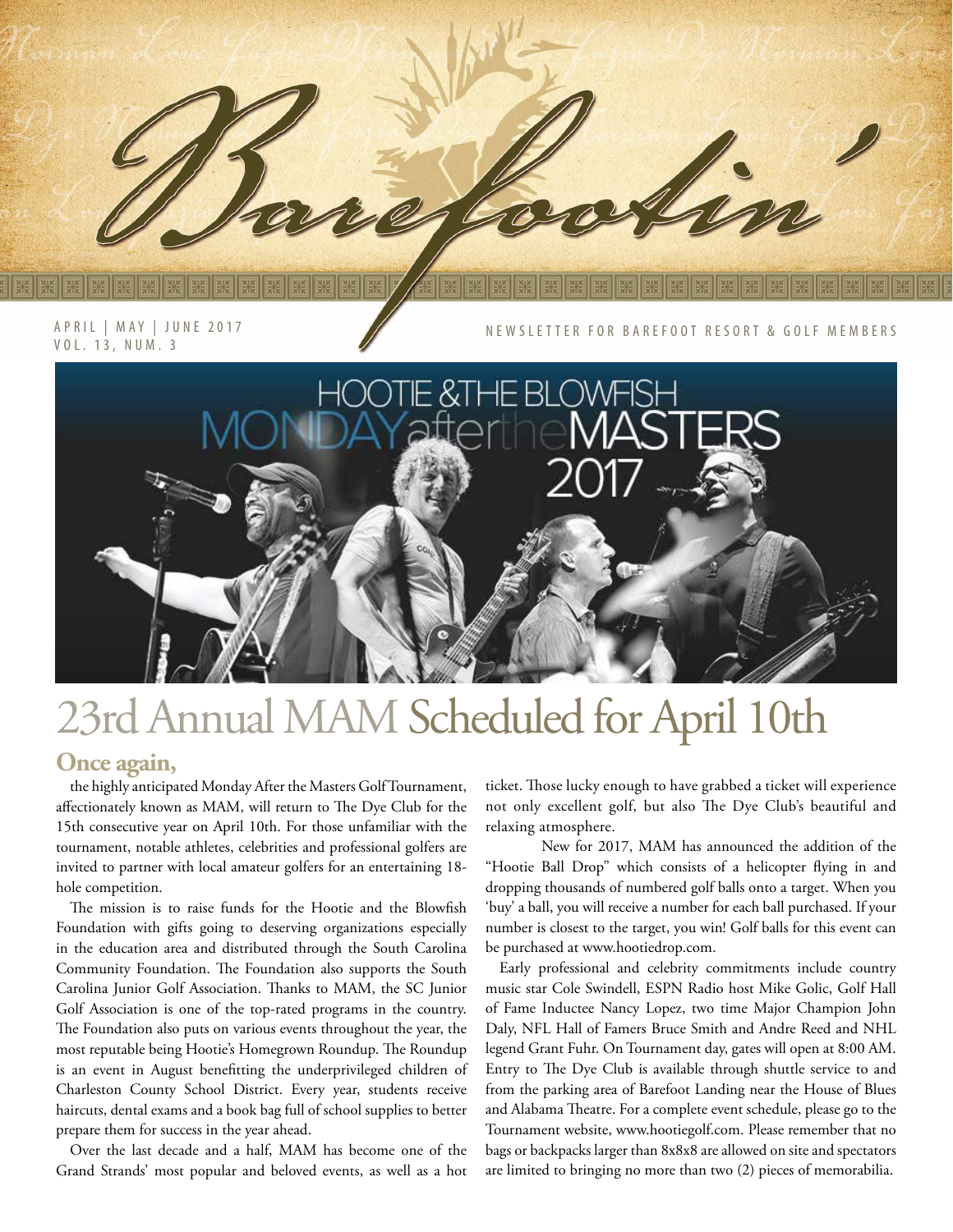**As our mild winter comes to an end, Barefoot Resort & Golf is looking forward to a smooth transition into spring.** As a result of the pleasant weather, all of the golf courses here at Barefoot are looking ahead of schedule. Most notably, we can already begin to see the early stages of the courses' transition from cool to warm season grasses. Over the next few months, players on the course should anticipate the Rye grass overseed to fade as the temperatures continue to climb, as well as the Champion Bermuda to once again dominate our courses' landscape.

Barefoot Resort & Golf is very excited to announce the completion of many renovation projects that took place this past winter. In addition to the continued improvement of the cart paths, we have also added paving stones to the entrance/exit areas on numerous holes. The maintenance department has also completely rebuilt major bunker complexes on several holes, most notably number 18 of Fazio, as well as making improvements to many others. We have also recently removed several trees in



specific areas on the Norman course in order to reduce shade and promote added sunlight to aid in grass growth and also help the course dry out after heavy precipitation. Lastly, our summer aerification will take place in June and July with the Fazio course scheduled from 6/12-6/15 followed by The Dye Club from 6/19-6/22. In July, the Norman course will be aerified from 7/10- 7/13 and the

Completed Bunker Renovation of Fazio # 18

Love course is scheduled to be completed from 7/24-7/27. We appreciate you patience throughout this necessary maintenance period as it typically takes at least two weeks for each course to return to normal green speeds and conditioning. We hope you enjoy the courses and the improvements we've made during the winter season. Thank you for your continued patronage.



## Par 3 Challenge

**Back by popular demand is the Par 3 Challenge Golf Tournament.** The tournament is scheduled for Sunday, July 23rd, 2017 with a 2:00 pm shotgun start. Teams of two will play a better ball format over a 9 hole course set up on the front 9 of the Love course. Each hole will be converted into a par 3 with two sets of tee boxes, white for the men and gold for the women. Tournament organizers emphasize that the set up for each hole will not necessarily follow the traditional style of a par 3 as most are accustomed. This tournament will be a true testament of skill in the area of short game for those of who participate. 25% of handicap indexes will be used and strokes will be given based on the low team within each flight. The number of flights depends on the number of entries with a maximum of 72 players. Five teams of women will be needed for a ladies flight. Members pay \$30 with guests paying \$40. Price includes golf, Taco Bar, Pasta Station and Salad following the round. Gift certificate awards will be handed out for Men's and Women's closest to the pin. Participants will also receive complimentary Non-Alcoholic beverages on the course. Mulligans may be purchased for an additional \$3 for one or \$5 for two with a maximum number of 2 per player. Money collected will go into a cash raffle for all of those who purchased them.

#9 of Love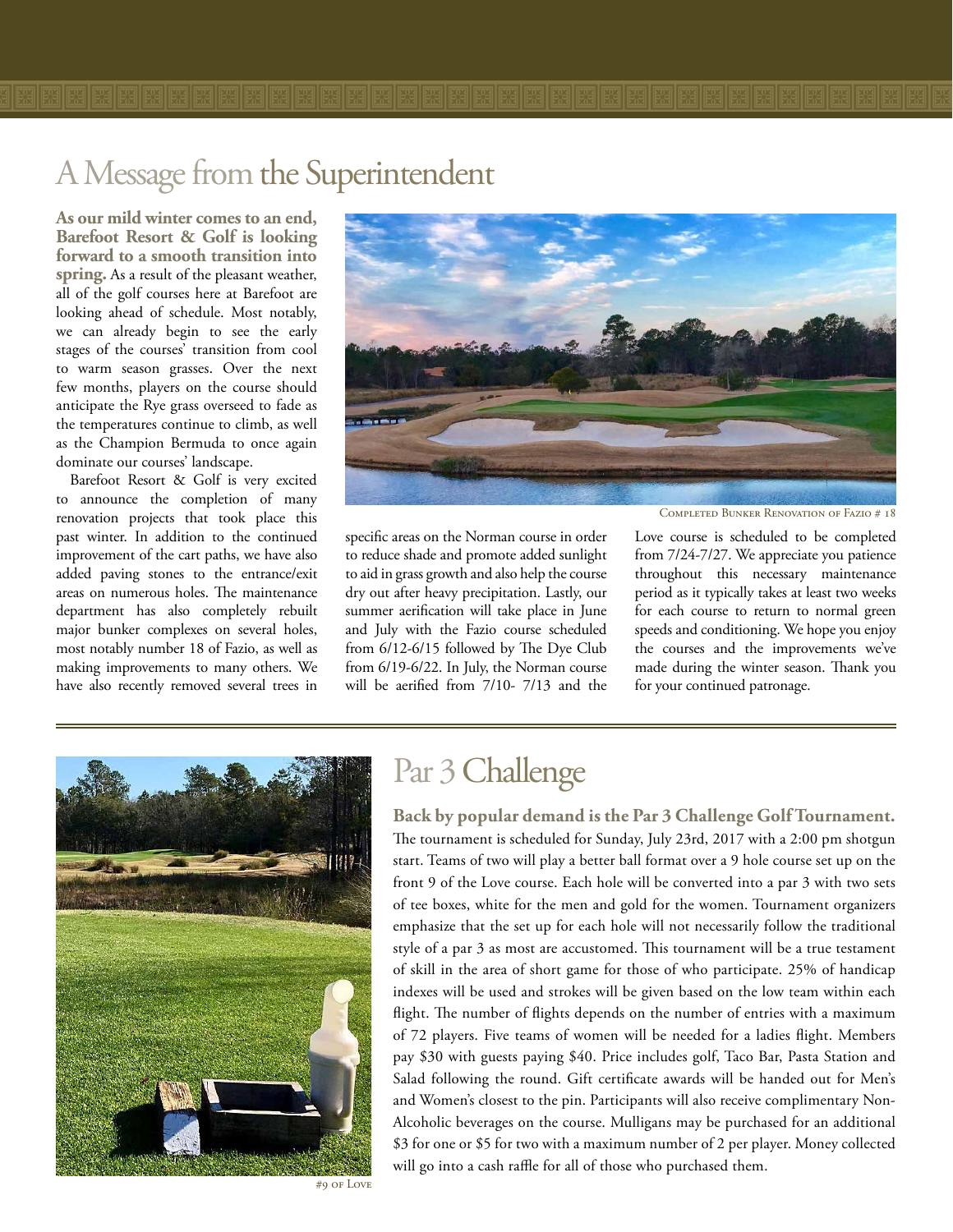**The 2017 Member-Guest tournament is slated for September 1-3.** The format enjoyed over the past few years will be used with two-person teams competing in five 9-hole matches (one in the morning and one in the afternoon). To determine the flight winners, there will be a playoff in the afternoon on the final day. A social gathering is planned for the first evening of the event, September 1. At the conclusion of the event a cocktail hour, dinner and awards banquet will be held following golf on the final day September 3. Breakfast and lunch will be provided for each day of the tourney. Flight assignments will be made based on 80% of the combined team handicaps. Tee selection for participants is based on individual handicap index. Anyone sixty years or older will be given the option to move up one tee box. Adjustments will be made for teams competing from different tees. Price is \$500 per team and includes all golf, food and beverage and prizes. All teams who sign up by June 1, 2017 will be entered into a drawing for five (5) complimentary member rounds of golf, a \$150 value (members only).

![](_page_2_Picture_2.jpeg)

George Nolan and George Keller Pose With Coveted Trophy

### Barefoot's New Membership Blog

**Barefoot's Membership Department is excited to announce the addition of the Membership Blog to the Barefoot Resort & Golf website.** The goal of this new blog is to showcase pictures and results of any event held on Barefoot's golf courses or in the Resort Clubhouse. The Membership Blog can be viewed by logging on to www.barefootgolf.com and clicking on the membership tab followed by selecting "Member Blog" from the drop down menu. If a particular post sparks your interest, members are able to share the information on their Facebook or Twitter accounts by clicking on "Read More" then selecting the desired social media platform button at the bottom of each post. If you have any relative news, photos, or other appropriate material and would like to have it added to the Membership Blog, please send all information to jjester@ barefootgolf.com. The Barefoot Resort & Golf Management Team reserves the right to approve or deny inclusions and also alter any publications provided.

#### Members Make the Most of Mardi Gras Themed Thirsty Thursday

On Thursday, February 23rd Barefoot Resort & Golf members took the opportunity to celebrate Mardi Gras a little early at the Resort Clubhouse's Fat Thirsty Thursday Celebration! Back by popular demand, DJ Butch had everyone out on the dance floor. In addition to great dance moves, the New Orleans style night included complimentary beads, Jambalaya Bar and Hurricane Cocktails. Needless to say, Barefoot Resort & Golf members let the good times roll!

![](_page_2_Picture_8.jpeg)

Top: Various Members Pose At The Mardi Gras Happy Hour Bottom: Members Show Off Dance Moves For DJ Butch

#### Super Successful Happy Hour Benefiting North Myrtle Beach Humane Society

At Happy Hour on Saturday, January 14th many of our members showed their passion for philanthropy by participating in a 50/50 raffle drawing benefiting the North Myrtle Beach Humane Society. Barefoot Resort & Golf and the Humane Society would like to thank all of those who participated, especially the lucky winners, Mr. & Mrs. Farmer who generously donated their winnings back to the Humane Society. Thanks to the support of our membership, a grand total of \$435 was donated to the Humane Society of North Myrtle Beach!

![](_page_2_Picture_12.jpeg)

Raffle Winners Mr. & Mrs. Farmer